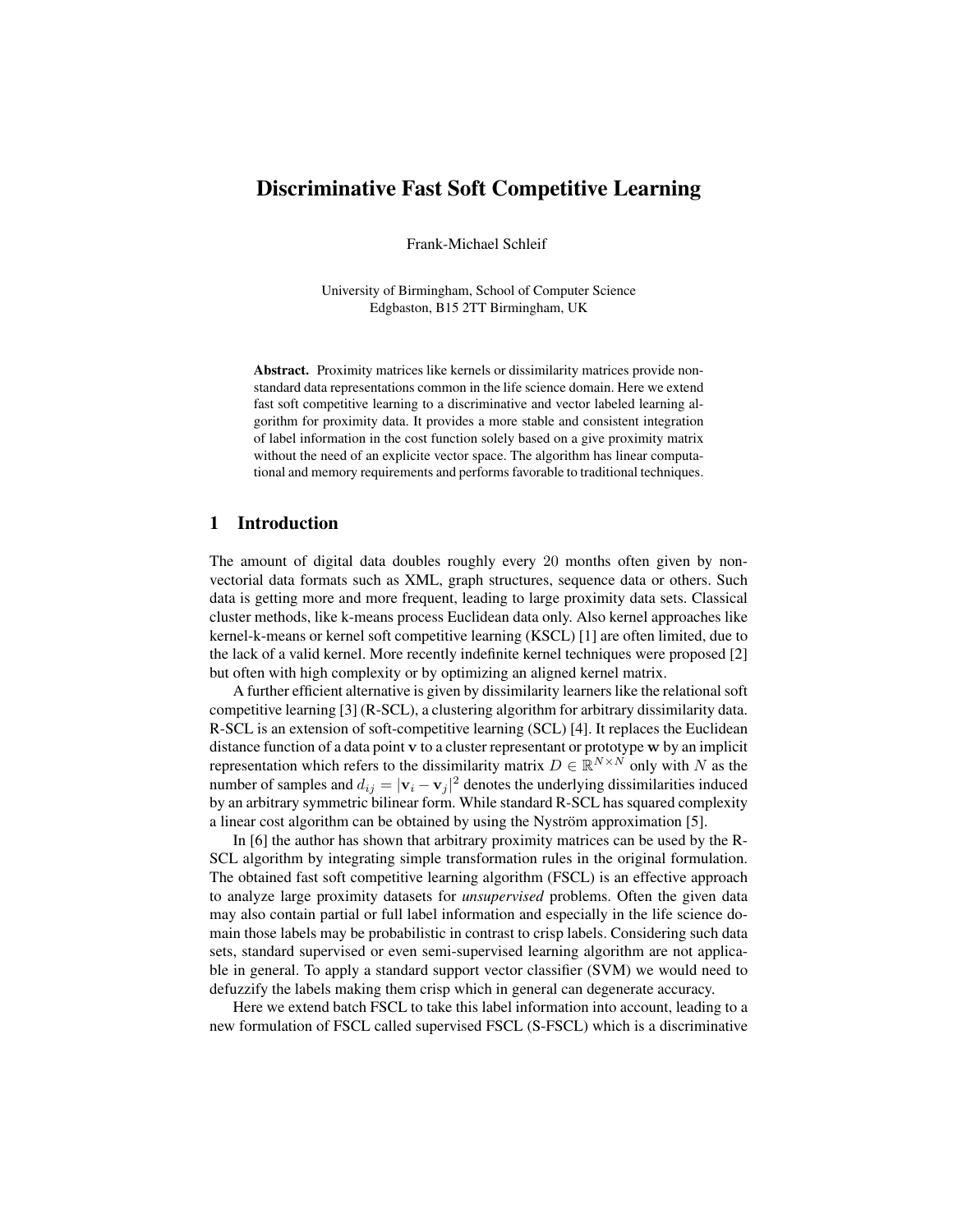clustering approach. In contrast to the former approaches also partial labeling is permitted and even more important the labels need not to be crisp such that probabilistic or fuzzy labeled data can be analyzed.

In section 2 we briefly review related work on proximity learning focusing on discriminative clustering approaches. We present the supervised fast soft competitive learning in section 3 and summarize the results of our empirical studies in section 4.

## 2 Related work

Clustering analysis has found a wide range of application [7] and with the advent of large proximity data sets also proximity clustering has been studied by different authors, e.g. in the line of large scale kernel clustering [8] and relational or dissimilarity clustering [3]. The availability of label information may help to improve current cluster approaches by guiding the optimization process. This is also interesting if data are only partially labeled or fuzzy labeled and fully supervised approaches are inaccessible or semi-supervised techniques are limited e.g. to two class scenarios [9].

In the last years different clustering approaches were proposed using partial label information, some of them also supported fuzzy-labeled data. In [10] an online SCL clustering approach was coupled with an additive label error term in the cost function to allow for fuzzy-labeled data [11], but this approach is sensitive to the balancing parameter in the cost function. In [12] this *online* approach was changed to a product based label-error leading to a more stable behavior. Both former approaches were found to be efficient but do not scale well to larger problems and consider vectorial datasets only. A batch SCL clustering method using the additive label error was proposed in [13] motivating also a relevance learning strategy for vectorial data, but also this approach is sensitive to the parameters. More recently also an *online* supervised Learning Vector Quantizer for multivariate class labels<sup>1</sup> was proposed in [14] which was found to be very efficient and which we will use as our baseline method. Other recent methods to incorporate label information for kernel clustering were proposed e.g. in [15] and for vectorial data in [16]. All these approaches focus either on vectorial data or do not scale to larger problems. Although some of the methods are online, and theoretically of linear complexity, the repetitive calculation of distances for high dimensional data and the used gradient descent learning makes them slow in practice whereas batch methods are known for quick convergence. Our proposal is a *batch* approach for fuzzy labeled data which is efficient for larger scale proximity matrices. Hence it keeps a lot of flexibility regarding the data encoding, e.g. by a dedicated kernel or distance function.

To address large scale problem in proximity clustering a multitude of contributions have been made in the last years e.g. by means of core set clustering [17], the Nyström approximation  $[8, 6]$  or patch learning approaches  $[18]$ . We will use a Nyström strategy as given in [6]. Subsequently, we will briefly introduce soft competitive learning as the basic method for multiple related approaches [13, 10–12, 6] mentioned above followed by the derivation of a (semi-)supervised extension of FSCL.

 $1$  Not to mix-up with multi labels, where an object can fully belong to multiple classes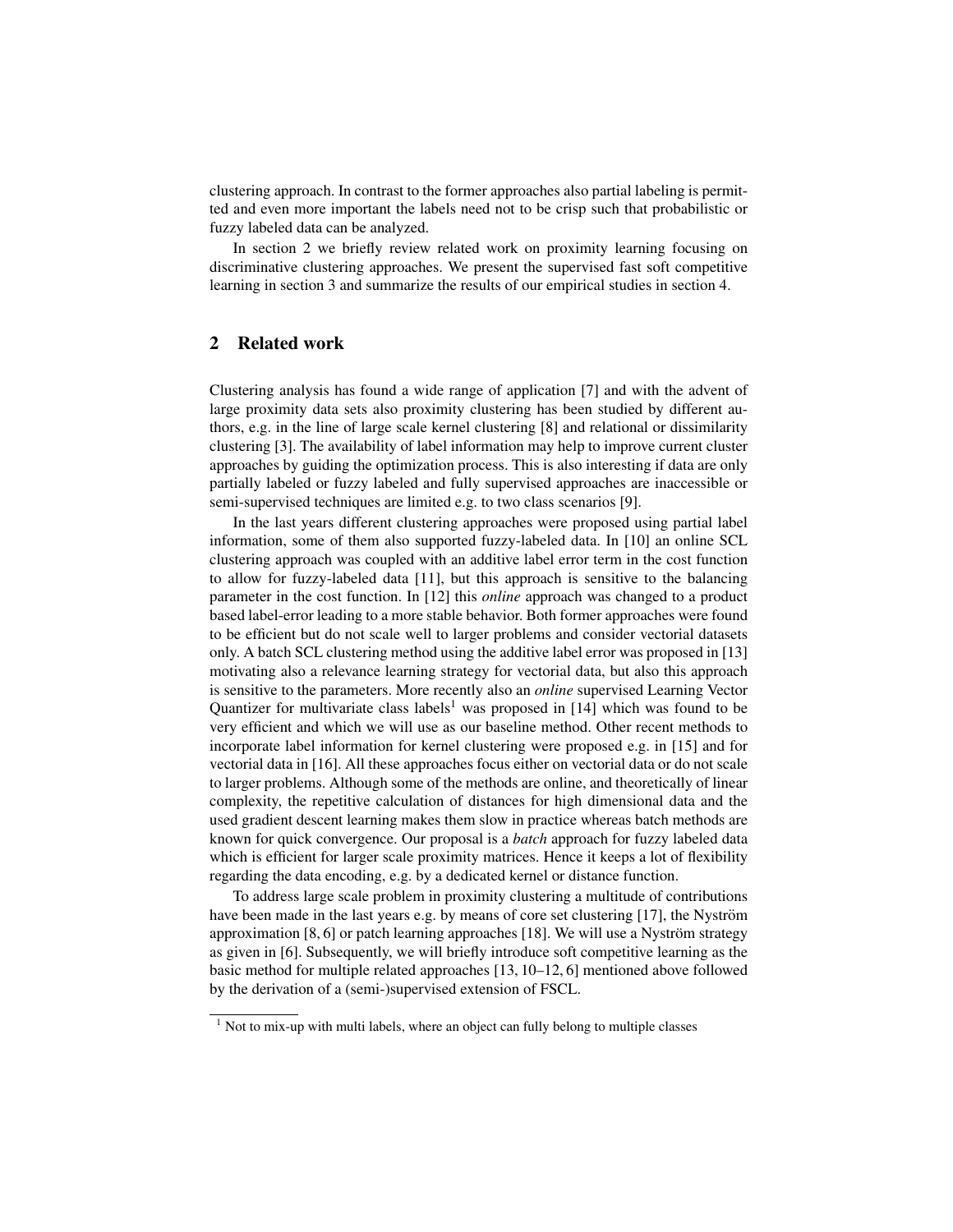#### 2.1 Soft Competitive Learning

In contrast to regular k-means, soft competitive learning (SCL) [4] extends the quantization error to incorporate data induced neighborhood cooperation:  $E_{\text{SCL}}$  :=  $\sum_{ij} h_{\sigma}(r_{ij}) d(\mathbf{v}_i, \mathbf{w}_j)$  where  $h_{\sigma}(t) = \exp(-t/\sigma)$  exponentially scales the neighborhood range, and  $r_{ij}$  denotes the rank of prototype  $w_j$  with respect to  $v_i$ , i.e. the number of prototypes  $w_k$  with  $k \neq j$  which are closer to  $v_i$  as measured by the Euclidean distance d. SCL optimizes the prior cost function  $E_{\text{SCL}}$  by means of a stochastic gradient descent, annealing the neighborhood range  $\sigma$  during training such that, in the limit, the standard quantization error is approximated [4]. The iterative adaptation rule is  $w_j := w_j + \eta \cdot h_{\sigma}(r_{ij}) (v_i - w_j)$  where  $\eta$  denotes the learning rate. There exists a faster (euclidean) batch optimization scheme as introduced in [19] which optimizes prototype locations and assignments as:

$$
\mathbf{w_j} := \sum_i h_{\sigma}(r_{ij}) \mathbf{v}_i / \sum_i h_{\sigma}(r_{ij})
$$
 (1)

with  $r_{ij}$  based on  $d(\mathbf{v}_i, \mathbf{w}_j)$ . The online kernelized SCL was proposed in [1], replacing the original distance calculation by a kernel expansion and a batch version was implicitly proposed in the FSCL [6].

#### 2.2 Relational Soft Competitive Learning

Relational soft competitive learning (R-SCL) as introduced in [3] assumes that a symmetric dissimilarity matrix D with entries  $d_{ij}$  describing pairwise dissimilarities of data is available. In principle, it is very similar to KSCL. There are two differences: R-SCL is based on dissimilarities rather than similarities, and it solves the resulting cost function using a *batch* optimization with quadratic convergence as compared to a stochastic gradient descent.

As shown in [20], there always exists a so-called pseudo-Euclidean embedding of a given set of points characterized by pairwise symmetric dissimilarities by means of a mapping  $\Phi$ , i.e. a real vector space and a symmetric bilinear form (with probably negative eigenvalues) such that the dissimilarities are obtained by means of this  $\sum_l \alpha_{jl} \Phi(\mathbf{v}_l)$  with  $\sum_l \alpha_{jl} = 1$  Dissimilarities are computed as: bilinear form. As before, prototypes are restricted to convex combinations  $w_i$  =

$$
d(\Phi(\mathbf{v}_i), \mathbf{w}_j) = [D^t \alpha_j]_i - \frac{1}{2} \cdot \alpha_j^t D \alpha_j
$$
 (2)

where  $[\cdot]_i$  refers to component i of the vector. This allows a direct transfer of batch SCL to general dissimilarities by the following iterations derived from (1)

$$
\alpha_{jl} := h_{\sigma}(r_{jl}) / \sum_{l} h_{\sigma}(r_{jl})
$$
\n(3)

with  $r_{jl}$  based on  $d(\Phi(\mathbf{v}_j), \mathbf{w}_l)$ . This algorithm is soft competitive learning in pseudo Euclidean space for every symmetric dissimilarity matrix  $D$ . If negative eigenvalues are present convergence is not always guaranteed, but observed in general[3].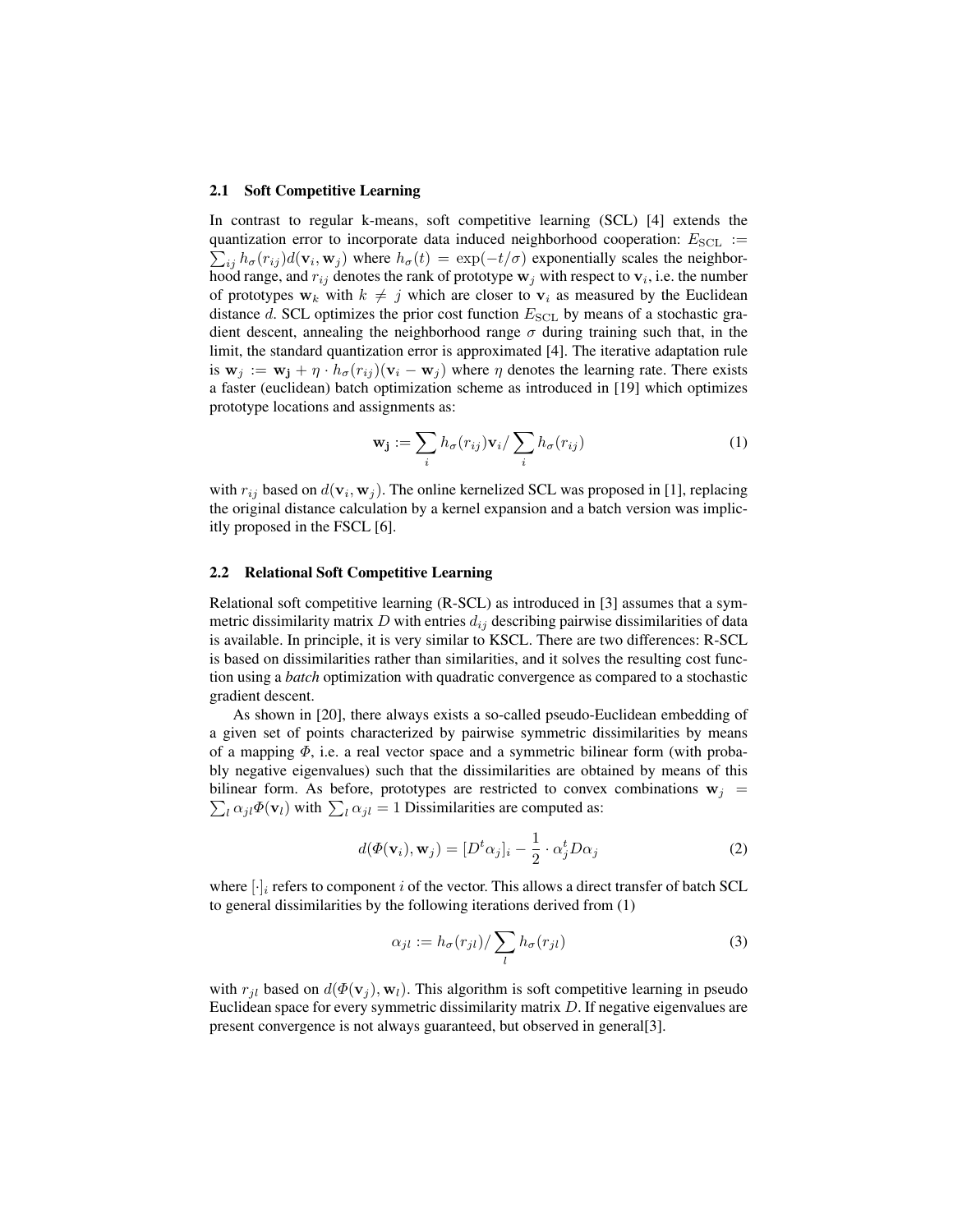### 3 Supervised fast soft competitive learning

Let Y be the label matrix of the training points with entries  $y_i \in \mathbb{R}^C$  and C the number of classes. For each  $y_i$  we expect entries  $y_{ic} \in [0,1]$  and  $\sum_{c=1}^{C} y_{ic} = 1$ . Further we introduce a vector label  $l_j$  for each prototype  $w_j$  following the same constraints.

To integrate supervised information in the FSCL approach we extend the original distance calculation<sup>2</sup> by a multiplicative error term similar as suggested for online, vectorial SCL in [12].

Former approaches using an additive or multiplicative label error were found to be sensitive to the used weighting or offset parameter to rescale the different error contributions. This problem is addressed subsequently by application of the softmax function on the individual distance errors and the label error of each data point such that both error functions provide values in a range  $[0, 1]$ . In this way we avoid additional control parameters and obtain a stable learning behavior <sup>3</sup>.

Accordingly the original distance function Eq. (2) is adapted to:

$$
d((\Phi(\mathbf{v}_i), \mathbf{y}_i), (\mathbf{w}_j, \mathbf{l}_j)) = 1 - \underbrace{(f(d(\Phi(\mathbf{v}_i), \mathbf{w}_j)) \cdot f(d^*(\mathbf{y}_i, \mathbf{l}_j)))}_{(s)}
$$
(4)

with  $f$  being a softmax function and  $d^*$  the squared Euclidean distance. If only partial label information is given we can just ignore the label part in Eq 4. The *initial* label  $l_i$ of the prototypes are determined by post labeling and are updated as:

$$
\mathbf{l}_j^* = \alpha_j \cdot Y \tag{5}
$$

being the mean label of all data points weighted by the contribution of each point to this prototype. It should be noted that the distance in Eq. (4) is always non-negative and symmetric but may be non-metric as easily shown by counter examples, this however is not a severe problem for the underlying R-SCL as discussed in [3]. For test data points the distance calculation remains unchanged following the winner takes all scheme. The formulation given in Eq. (4) can be interpreted as the probability that a data point was generated by a Gaussian distribution centered on the prototype under the condition of similar labeling of the data point and the prototype. The obtained similarity  $(s)$  is subsequently mapped back into a dissimilarity by  $1-(s)$  to keep the distance interpretation of the remaining optimization function.

To address the problem of large input proximity matrices we use the Nyström approximation [21, 22]. The practical idea is to select m landmark indices and the corresponding rows and columns from the matrix S to obtain the landmark matrix  $S_{m,m}$ . The original gram matrix S can then be approximated as  $\tilde{S} = S_{N,m} S_{m,m}^{-1} S_{m,N}$  which is of complexity  $\mathcal{O}(m^3N)$  instead of  $\mathcal{O}(N^2)$ , i.e. it is linear if the approximation quality  $m$  is fixed. In [22] it was shown that the same strategy can also be applied to symmetric dissimilarity matrices. For R-SCL, this yields the approximation of the distance

 $2$  Either based on a kernel expansion or on a dissimilarity expansion, as shown e.g in Eq. (2)

<sup>&</sup>lt;sup>3</sup> The softmax parameter  $\sigma$  is fixed to  $\sigma = 1$  and is insensitive with respect to the data, assuming that the data representation is reasonable expressive. It can be subsumed by the given distance if we assume  $\sigma$  to be equal for each prototype.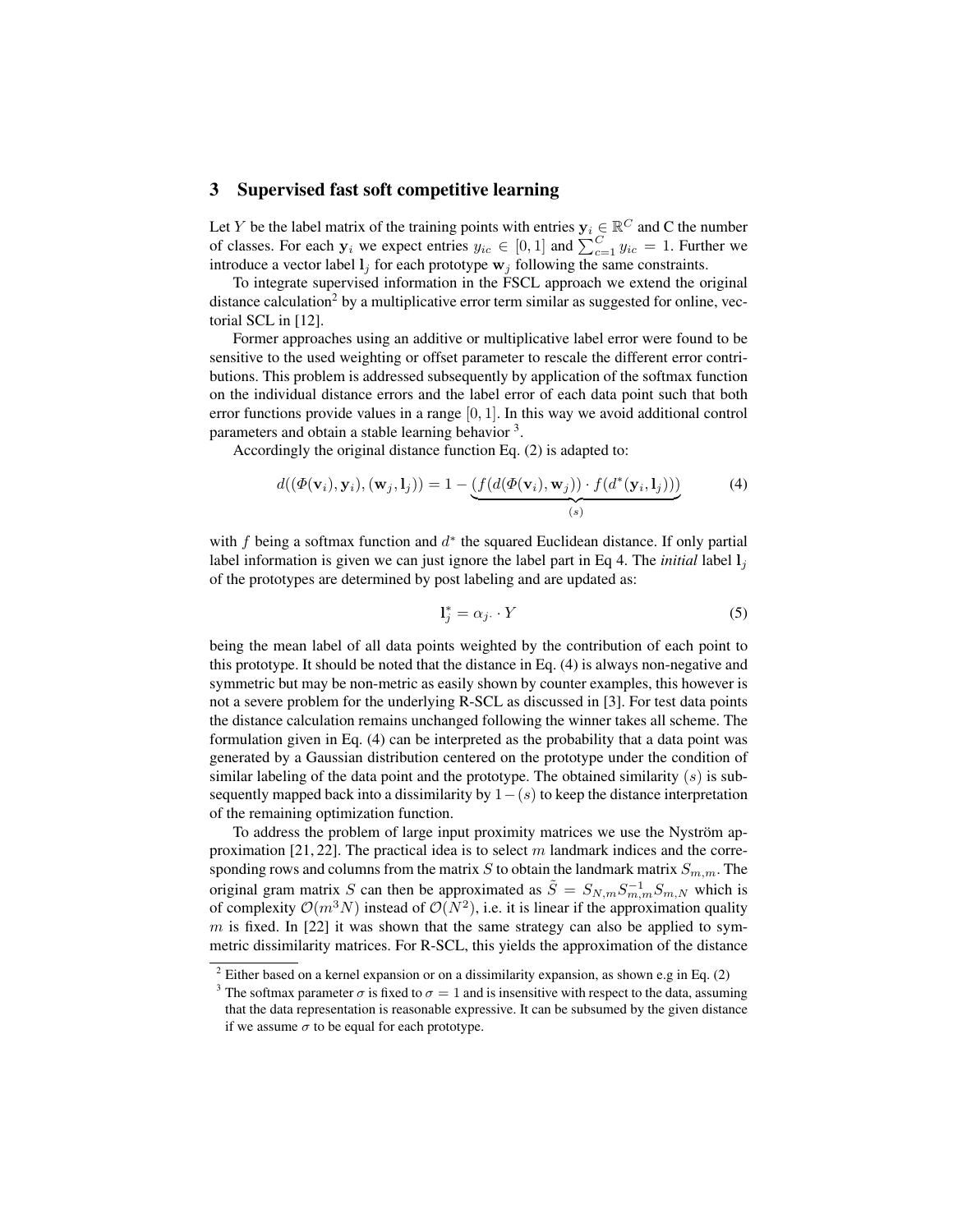computation (2)

$$
d(\mathbf{v_i}, \mathbf{w_j})^2 \approx [D_{N,m}(D_{m,m}^{-1}(D_{m,N}\alpha_j))]_i - \frac{1}{2} \cdot (\alpha_j^t D_{N,m}) \cdot (D_{m,m}^{-1}(D_{m,N}\alpha_j))
$$

which is  $\mathcal{O}(m^3N)$ . Again, the approximation is exact if the number of samples m is chosen according to the rank of  $D$ . For similarity data we transform the similarity matrix S to a dissimilarity matrix D using Equations from [20].

$$
d(\mathbf{v_i}, \mathbf{v_j})^2 = s(\mathbf{v_i}, \mathbf{v_i}) + s(\mathbf{v_j}, \mathbf{v_j}) - 2s(\mathbf{v_i}, \mathbf{v_j})
$$
(6)

which can be coupled with the Nyström approximation, avoiding the full calculation of the matrix  $S$  [22]. S-FSCL is a wrapper around a modified R-SCL using the distance function Eq. (4) followed by a subsequent update of the prototype labels using Eq. (5) details on the implementation of the original R-SCL are given in [3]. The runtimecomplexity of S-FSCL is dominated by the distance calculations with  $\mathcal{O}(m^3N)$ . R-SCL and hence S-FSCL shows fast convergence (see [3]) due to the batch approach. The memory complexity is dominated by the  $m \times N$  dis-/similarity matrix and is  $\mathcal{O}(mN)$ .

## 4 Experiments

We compare the efficiency of supervised fast SCL (S-FSCL) with its unsupervised fast SCL (FSCL) and the online Robust Soft-LVQ for multivariate (MRSLVQ) labels as proposed in [14], for very large data sets we use the core vector machine (CVM) [23]. Initially we show the usefulness of the introduced supervision concept and the effectiveness of the batch approach by use of the classical checkerboard data set. The data form  $a 5 \times 5$  checkerboard with each cluster consisting of 200 Gaussian distributed points, so we have  $N = 5000$  points. To represent the data we use an rbf kernel which is approximated in the FSCL method by a Nyström approximation with  $N/10$  landmarks. We use 2 prototypes which is theoretically sufficient to represent the checkerboard data in a supervised learning task. We apply the supervised FSCL and the unsupervised FSCL and obtain prototype assignments as shown in Figure 1. For both methods the prototypes are finally located in the center of the data. The supervised FSCL achieves an accuracy of



Fig. 1: Checkerboard data (left) supervised FSCL, (right) unsupervised FSCL. The predicted label is given by color (gray shade) and the true label by the shape of the objects.

95.12%, whereas the unsupervised FSCL got 52.96%. For this test data the supervised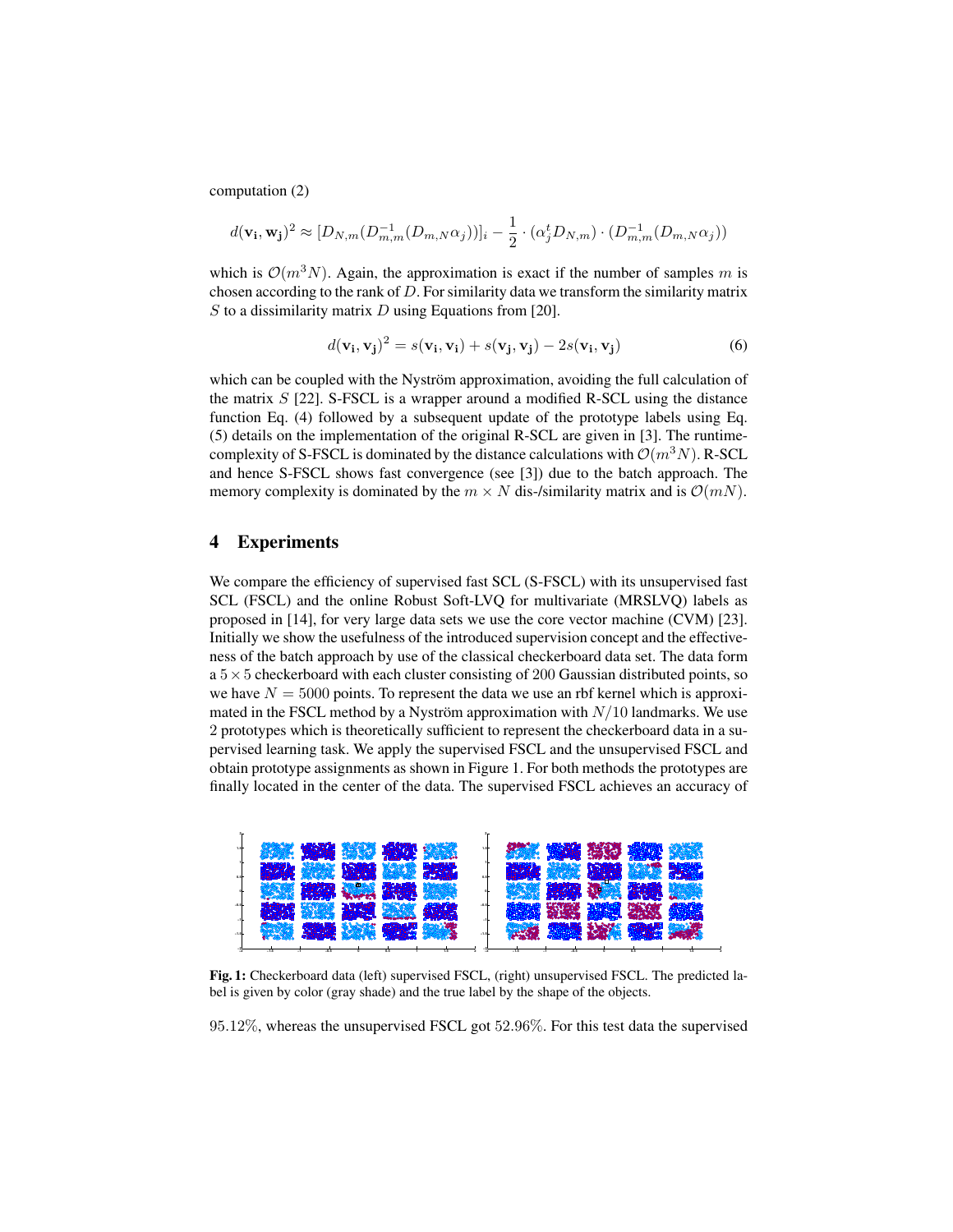|                                                                                   | <b>FSCL</b>                      | $S-FSCL$                                             | <b>MRSLVO</b>       |
|-----------------------------------------------------------------------------------|----------------------------------|------------------------------------------------------|---------------------|
| Checkerboard (rbf)                                                                | $ 44.14 \pm 3.51 0.52 \pm 3.77 $ |                                                      | $\ket{0.40\pm0.05}$ |
| Plant-Tissue (rbf)                                                                |                                  | $ 42.76 \pm 1.19 $ 32.23 $\pm$ 1.00 37.62 $\pm$ 2.13 |                     |
| Remote-Sensing (euclidean) $ 40.86 \pm 0.94 $ 39.95 $\pm$ 1.09 $ 44.27 \pm 1.61 $ |                                  |                                                      |                     |

Table 1: Results of the fuzzy labeled data with mean and standard deviation of the test error.

information is clearly needed to achieve a good classification result since the data distribution is not sufficient to estimate the prototype labels. To get a fair comparison the *only* difference between the supervised and unsupervised FSCL is the distance function as discussed before with respect to Eq. (4).

In the further experiments we used fuzzy labeled data sets, all represented by means of dissimilarity matrices using either the Euclidean distance or an underlying rbf kernel so all data are metric but as already shown in [6] more generic data formats can be used. All data matrices have been approximated with a constant number of 100 randomly chosen landmarks. (1) *Plant tissue data*: The data are 4418 points of 22 dimensional image features in 11 classes of a serial transverse section of barley grains taken from [24]. The different tissue regions are hard to discriminate such that for a substantial part of this datasets items are labeled by fuzzy labels. (2) *Remote sensing data*: is a multispectral LANDSAT TM satellite image of the Colorado area taken from [25] with 6 different spectral bands. There are 14 labels describing different vegetation types and geological formations. The size of the original image is  $1907 \times 1784$  pixels<sup>4</sup>. Fuzzy labels were obtained by a downsampling of this data set to 12650 points where the original image was cut to  $1840 \times 1760$  pixel. The fuzzy labels were derived from the histograms of the averaged pixel areas.

For comparison to other alternative methods we also analyze different medium scale standard datasets using either a linear kernel or a defacto parameter-free extreme learning machine (elm) kernel [26] compared with a core vector machine classifier [23]. The MNIST data  $5$  contains 70000, 719-dimensional binary images from 10 digit classes. We used a neural kernel  $k(\mathbf{v_i}, \mathbf{v_j}) = \tanh(a v_i^{\top} v_j + b)$  with  $a = 0.0045$  and  $b = 0.11$ acc. to [8]. The USPS  $^6$  contains 11000, 256-dimensional character feature vectors from 10 classes analyzed by a parameter free elm kernel. The SPAM database 7, contains 4601, 57-dimensional feature vectors, processed by a linear kernel. All matrices have been Nyström approximated and converted to a distance matrix at linear costs[22].

The model complexity for (supervised) FSCL and MRSLVQ has to be determined in advance, although one prototype per class if often sufficient it is beneficial to spend some extra prototypes to address potential sub-populations. Unused prototypes are removed either during learning (FSCL) or in the final model (MRSLVQ). For the Plant-Tissue data we use 2 prototypes per class, for the Checkerboard data 1 per class and for the remaining data sets we used 10 prototypes per class. All data are analyzed in a 5-fold crossvalidation. The results are shown in Table 1 and Table 2. For Table 1 we observe that the additional supervised information is in general helpful to improve the

<sup>4</sup> Thereby 9 pixel have an unknown label and have been removed.

<sup>5</sup> http://yann.lecun.com/exdb/mnist/

<sup>6</sup> http://www.cs.nyu.edu/ roweis/data.html

<sup>7</sup> http://archive.ics.uci.edu/ml/datasets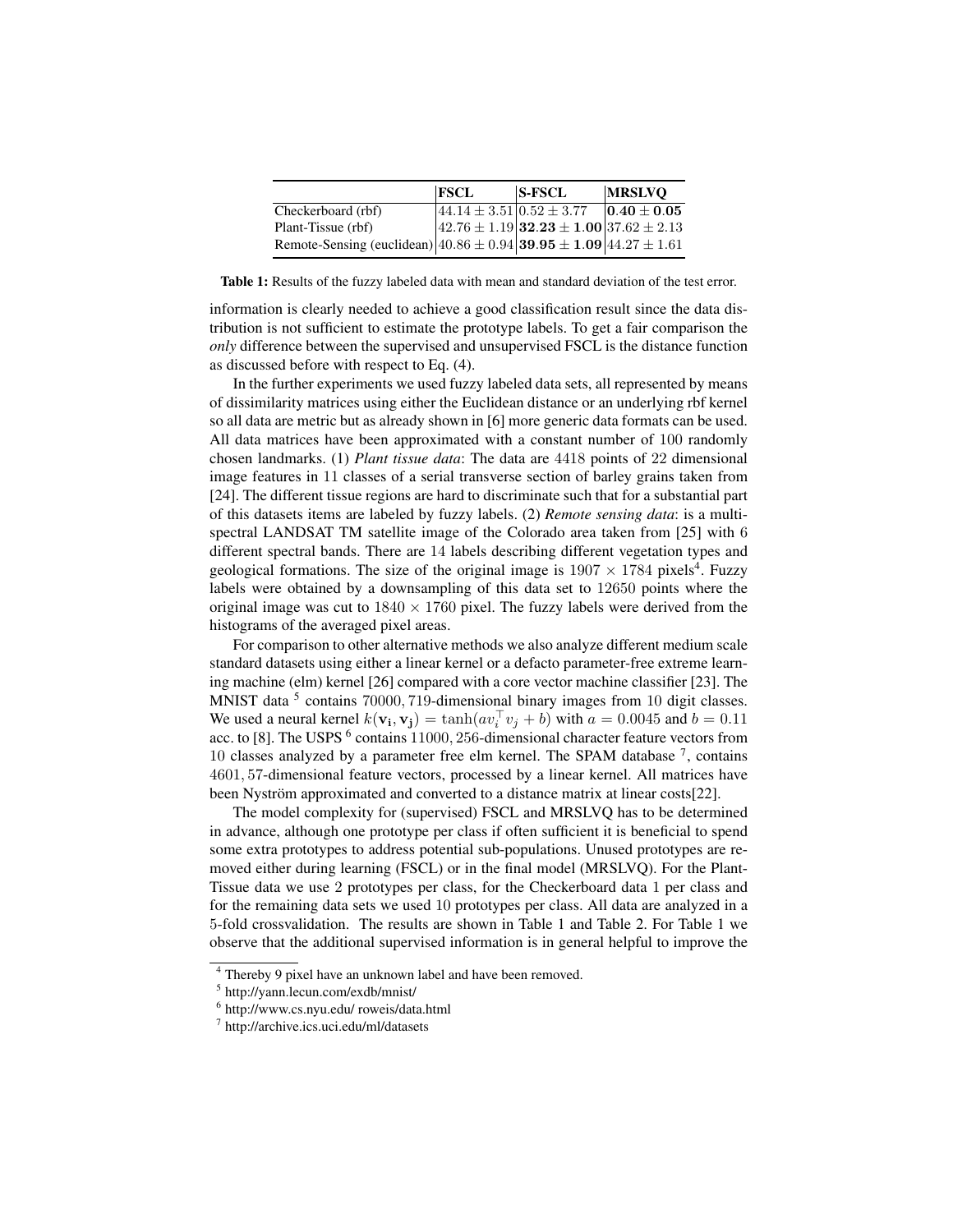| FSCL | $S-FSCL$                                                                                                            | <b>CVM</b> |
|------|---------------------------------------------------------------------------------------------------------------------|------------|
|      | MNIS T $20.83 \pm 1.05$ $\boxed{22.16 \pm 7.61}$ $\boxed{40.04 \pm 3.54}$                                           |            |
|      | USPS $\begin{array}{ l}$ 15.62 ± 1.01 $\end{array}$ 14.33 ± 1.10 18.77 ± 1.01                                       |            |
|      | SPAM $\begin{array}{ l} 17.26 \pm 1.79 \end{array}$ $\begin{array}{ l} 12.06 \pm 1.20 \end{array}$ 27.67 $\pm 1.08$ |            |

Table 2: Test set error (mean/std) of medium to large scale standard data set.

model with respect to the classification task $8$ . The proposed approach is in parts better or competitive to the MRSLVQ but substantially faster under practical settings due to the batch strategy, avoiding repetitive calculations of distance or gradients as needed in MRSLVQ. The general runtime for S-FSCL for a single model is in the range of seconds whereas the MRSLVQ is most often slower by two magnitudes. In Table 2 we observe again that the supervision is in general helpful although often the effect is not so substantial. The results in Table 2 are again quite good compared to a CVM result. Due to the pre-calculation of the approximated kernel the actual model calculation can be done within seconds to minutes. Note that e.g. for the SPAM database fuzzy labels are not given but likely to observe in practical applications because multiple users will consider almost identical emails as spam or non-spam. Hence, the S-FSCL model would be more appropriate in these cases than the crisp CVM approach.

## 5 Conclusions

Here we proposed a *supervised* version of the batch FSCL algorithm. The algorithm permits the usage of fuzzy labeled input data by means of a dissimilarity matrix representation. The given dissimilarity data can be of large scale due to the underlying Nyström approximation such that data with multiple 1000 points can be handled easily. The obtained supervised clustering approach provides probabilistic class assignments and was found to be quite robust and achieved better or competitive results to alternative approaches. Using the suggested transformation and Eq. (6) also kernel representation are available. In this way S-FSCL can be used for a wide range of problem settings. Considering the very limited and restricted amount of classifiers for fuzzy labeled data the FSCL is an effective solver for medium to large scale problems in this line. In future work we will focus on further improvements for very large scale problems using e.g. random approximation strategies as suggested in [27] and analyze the efficiency for practical problems with unsafe label information in the life sciences. Acknowledgment: Marie Curie Intra-European Fellowship (IEF): FP7-PEOPLE-2012-IEF (FP7-327791-ProMoS) is greatly acknowledged.

### References

- [1] A. Kai Qin and Ponnuthurai N. Suganthan. Kernel neural gas algorithms with application to cluster analysis. In *ICPR (4)*, pages 617–620, 2004.
- [2] Elzbieta Pekalska and Bernard Haasdonk. Kernel discriminant analysis for positive definite and indefinite kernels. *IEEE TPAMI*, 31(6):1017–1032, 2009.

<sup>&</sup>lt;sup>8</sup> The effect is obviously less severe if the data distribution follows the labeling very closely as e.g. for the remote sensing data, where also an unsupervised clustering gives similar results